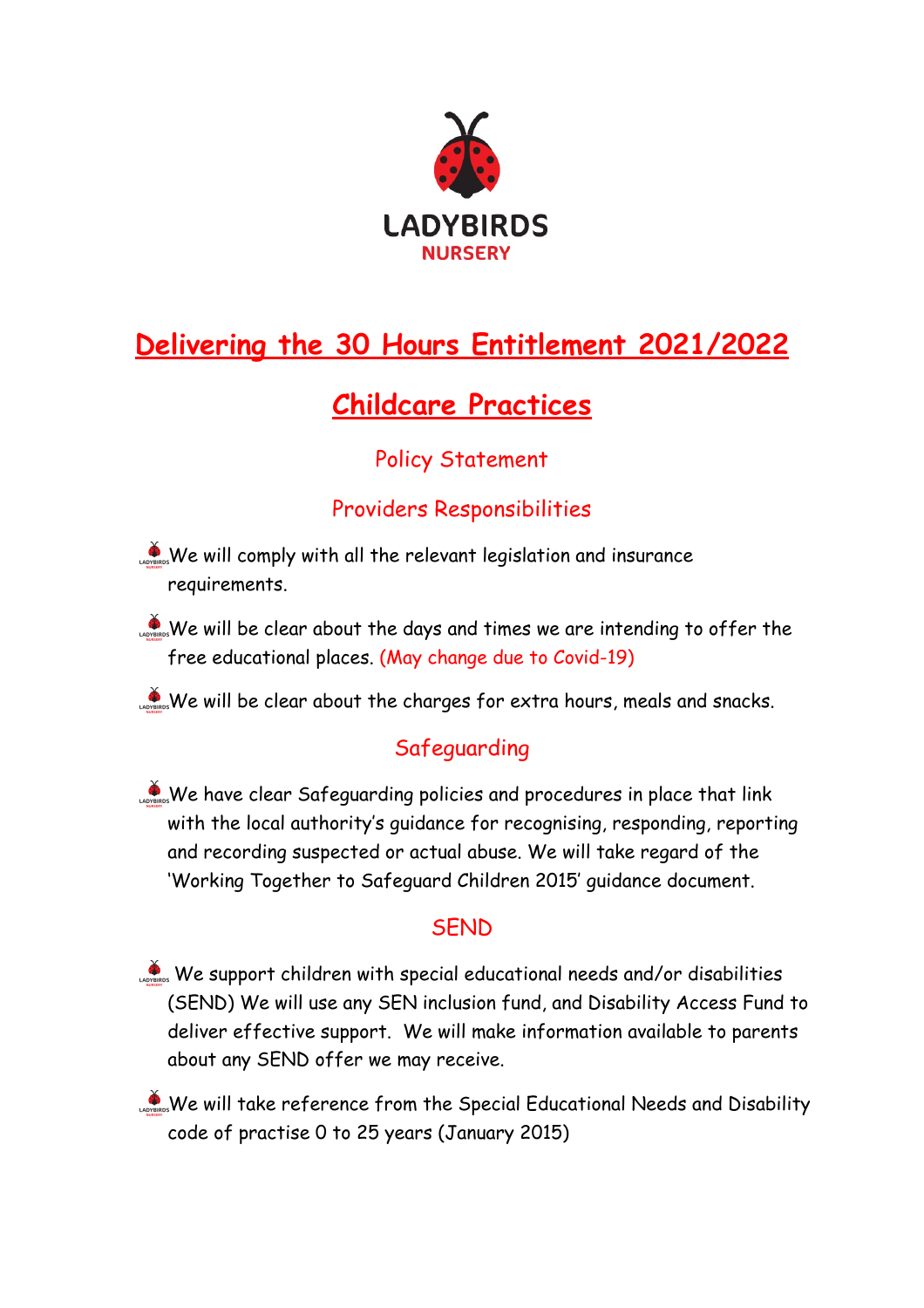We ensure that we have a designated SEND officer who is aware of her duties with regard to SEND. (Michelle)

Parents must answer the Disability Access Fund declaration on the registration form.

## **Eligibility**

- We will check original documents to confirm the child has reached the eligible age on initial registration documents.
- $\sum_{n=1}^{\infty}$  We will take a copy of the document in case the local authority carries out audits and any fraud investigations.

We will keep these documents secure in the child's file in the filing cabinet.

- We will offer places (15 hours) to eligible two-year olds on the understanding that the child will remain eligible until they become eligible for the universal entitlement for three and four-year olds.
- We will acquire written consent from parents to be able to receive confirmation and any future notifications from the local authority of the validity of the parents 30 hours eligibility code. (This is the child's unique 11 digit number) This consent is written within the registration form.
- We will verify the code with the local authority before any place is offered.
- $\sum_{n=1}^{\infty}$ Parents must be responsible for renewing their eligibility code each term. Failure to renew the code will result in your child not being eligible for the 30 hours in future terms.

#### The Grace Period

- We understand that the child will enter the grace period when the child's parents cease to meet the eligibility criteria set out in the Childcare (Early Years Provision Free of Charge) Regulations 2016, as determined by HMRC or a First Tier Tribunal in case of appeal.
- We understand that the grace period end date will automatically be applied to the eligibility codes which we have parental authority to check.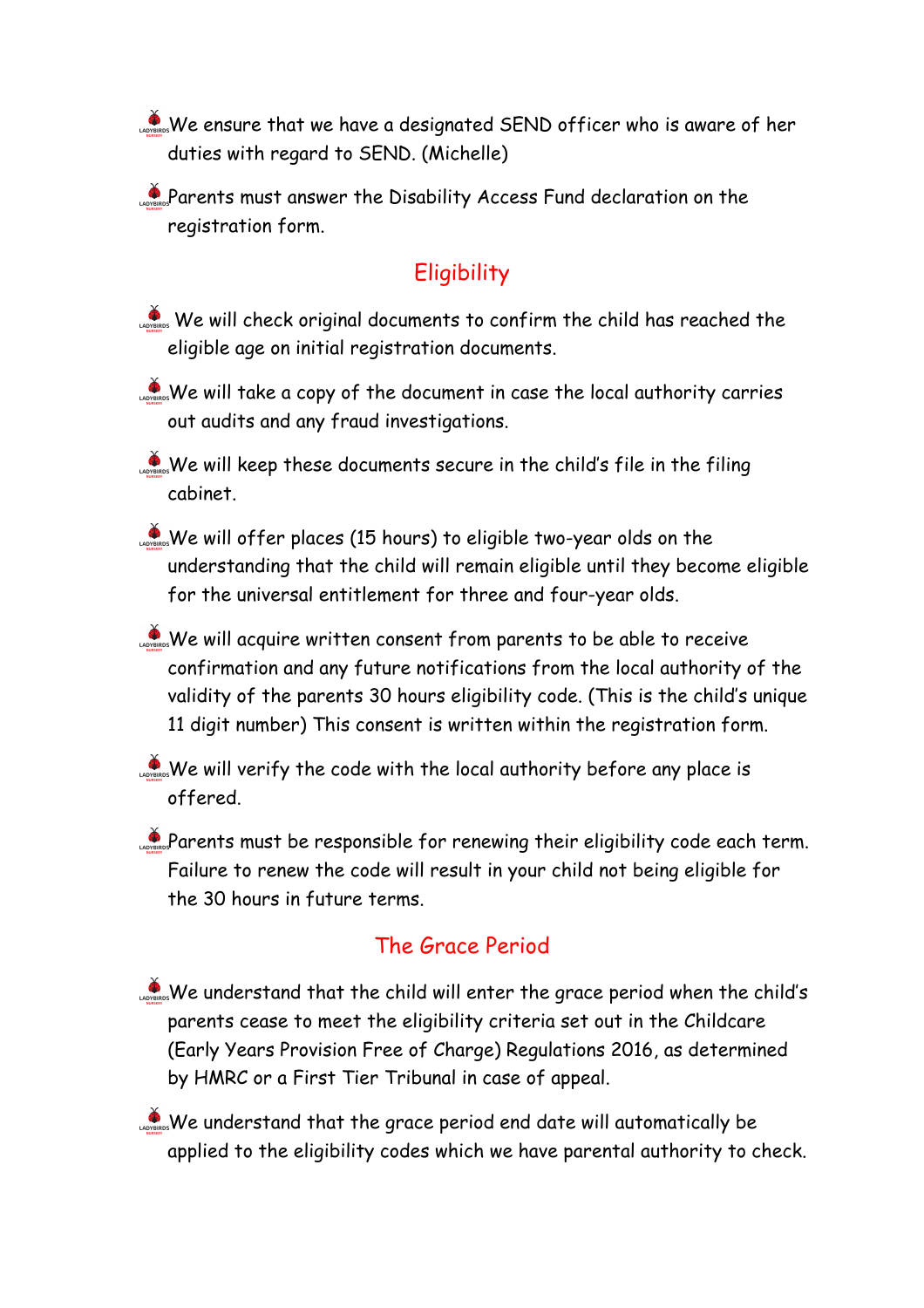The local authority will continue to fund a place for a child who enters the grace period.

#### **Flexibility**

- $\sum_{\text{coarse}}$ We will be as flexible as possible where we have spaces and staffing allowances to do so.
- We will offer the free entitlement between the hours of 8am and 2pm for 38 weeks of the year, Monday to Friday.

#### Partnership Working

- $\mathcal{L}_{\text{source}}$  We will work in partnership with parents, carers and other providers to improve provision and outcomes for children in our setting.
- We will work closely with parents to ensure the child's overall care will work in practise when the entitlement is split between different providers to ensure a smooth transition for the child.
- Ladybirds Nursery is not responsible for parents failing to re-check their eligibility. Ladybirds Nursery will do help with reminding parents as much as possible, but if parents fail to re-new and loose their 30 hours, then this is the parents own responsibility.

#### Social Mobility and Disadvantage

- We will promote equality and inclusion for all children, particularly disadvantaged families, looked after children and children in need by accommodating their individual needs as much as possible, working towards giving the child access to their free place, whilst working with parents to give and support each child to achieve their full potential.
- We will identify disadvantaged children in nursery through the funding system, and our initial registration system, who may be eligible for Early Years Pupil Premium (EYPP) eligibility. Parents must answer the EYPP question on the registration form.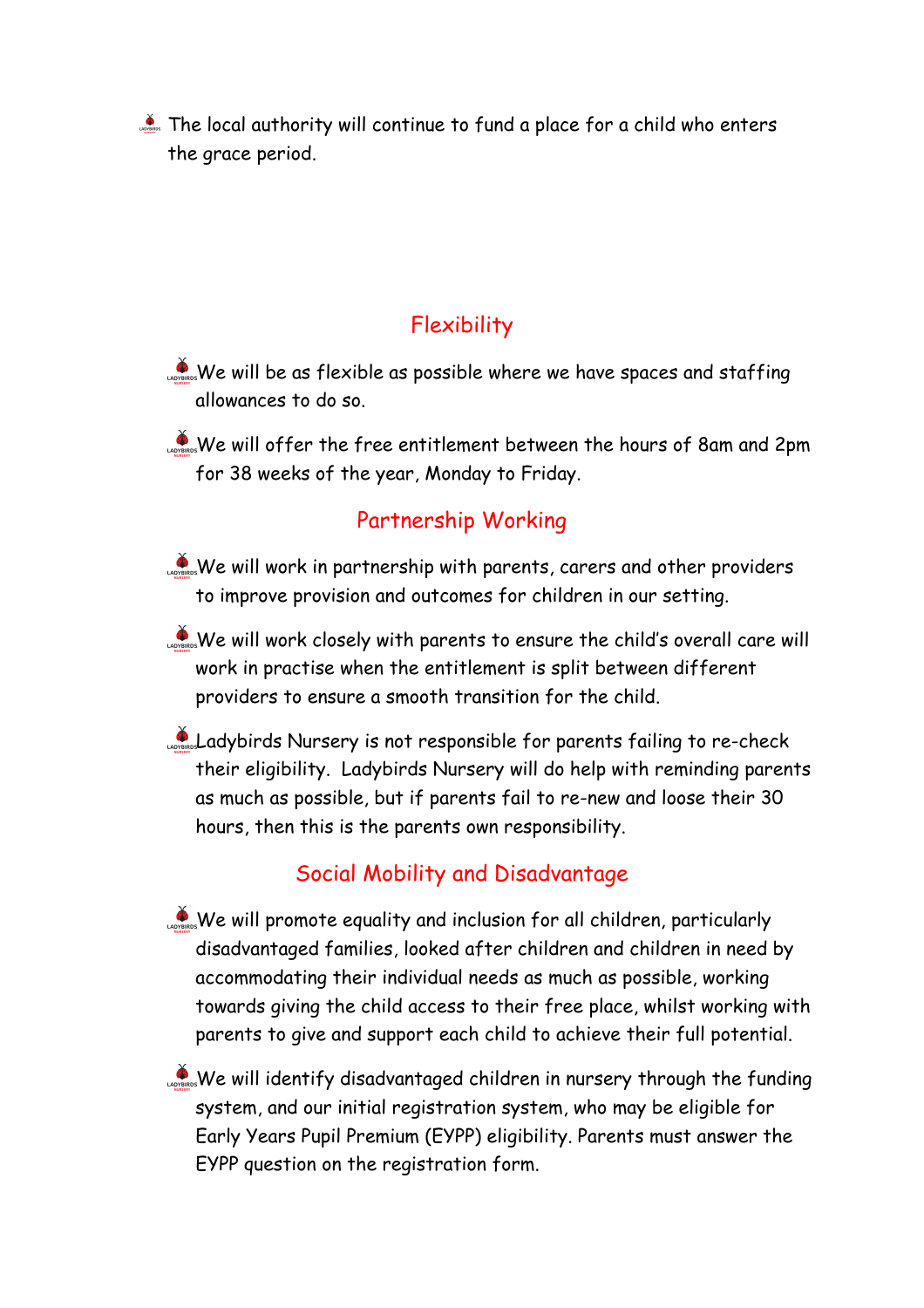We will use this EYPP to improve outcomes for this group of children.

## Charging

- **The government funding is intended to cover the cost (or partial cost)** to deliver 15 or 30 hours a week of high quality, flexible (where possible) childcare.
- **The funding is not intended to cover the cost of additional hours,** services, consumables, meals, snacks or drinks.
- We will charge at the hourly rate for any extra hours added on to the free entitlement over and above either 15 or 30 hours.
- $\mathcal{L}_{\text{source}}$  We will charge for meals, snacks and drinks, individual costing will be clearly set out in the registration document. Parents will be made clear of these charges before a place will be offered.
- The funded entitlement will be delivered consistently so that all children accessing any of the free hours will receive the same quality and access to our nursery, regardless of whether they opt to pay for extra hours, or just access the funded entitlement.
- We will charge a deposit fee of  $£20.00$  to secure the free entitlement place, this deposit shall be refunded once the child has started. If the child fails to attend, the deposit is non-refundable.
- We will provide a detailed invoice itemising the free hours, and the charges being made for extra hours, meals and consumables.

## **Complaints**

If a parent is not satisfied with the way we deliver the funded entitlement, they are entitled to go through the complaints procedure. This can be found in the policies and procedures in the entrance hall.

This document sets out the intentions of Ladybirds Nursery, and the way we intend to deliver the 30 hours free entitlement.